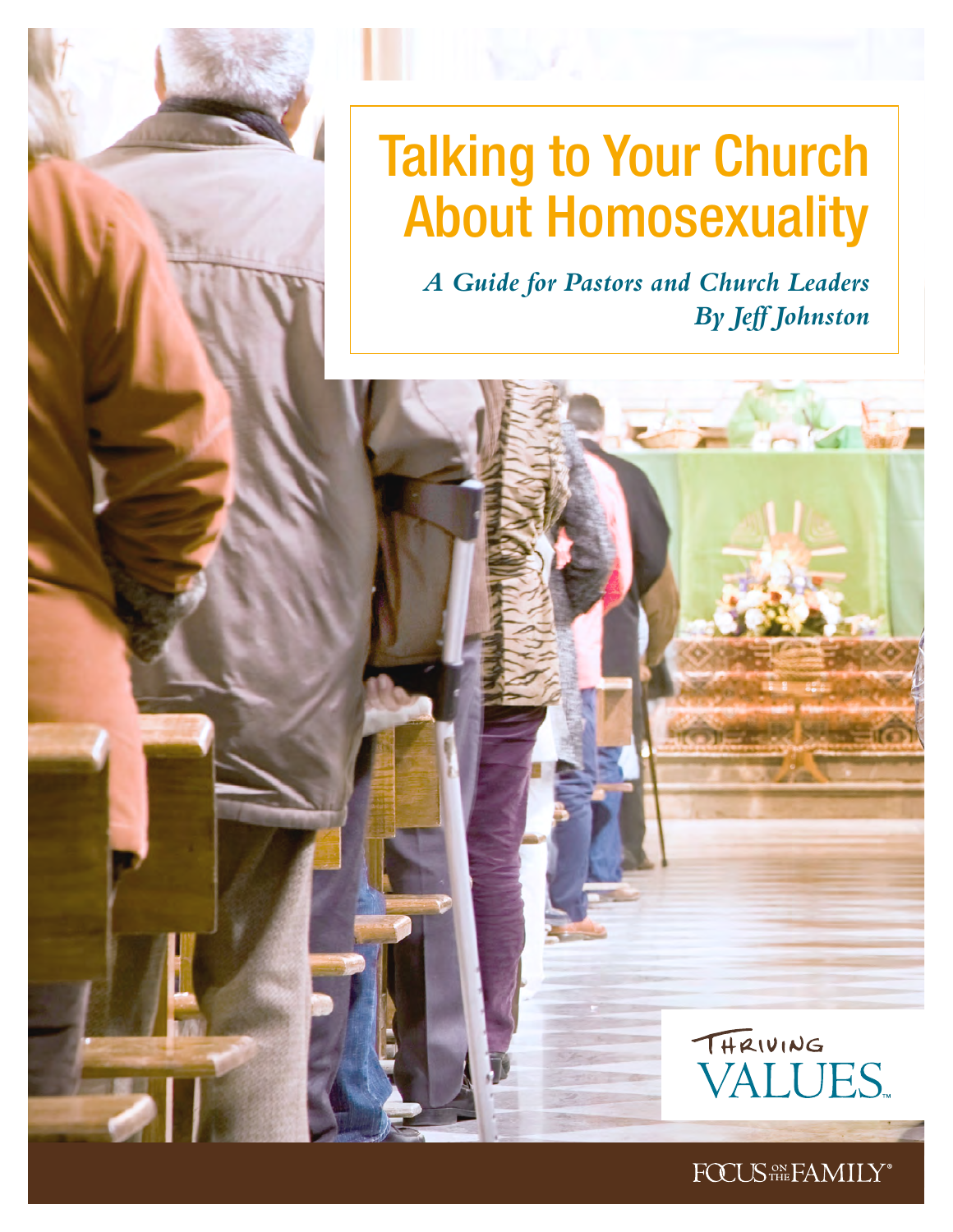# CONTENTS

## [THEOLOGY AND THE CHURCH](#page-2-0) | 3

| Lay a Solid Foundation | 3 |
|------------------------|---|
| Within Your Church     | 4 |

## [ENGAGING WITH THE WORLD](#page-5-0)  $\blacksquare$  6

[Demonstrating a Christian Sexual Ethic](#page-5-0) 6

[Why Civic Engagement Is Needed](#page-6-0) 7

[Within Your Church](#page-8-0) 9

## [REACHING THOSE AFFECTED](#page-9-0) | 10

Speaking With Hope  $\vert$  10 [Within Your Church 11](#page-10-0)

#### Pastors and Church Leaders:

*You're likely aware of the monumental shift in our culture in the past 40-50 years with regard to homosexuality and recognize the importance of this issue for individuals, families, churches and our world.* 

*Focus on the Family believes this is a crucial issue impacting the Church today. We also know pastors and church leaders are busy and wear a lot of hats, so we've designed this guide to be a short, helpful resource. It offers some basic truths about the topic of homosexuality and ideas on how to approach the issue, whether you are discussing this with your church, youth group, Sunday school class or home group.* 

*Our goals are to educate Christians to know the truth about God's design for marriage and sexuality; to encourage believers to live as salt and light in the world, drawing others to Christ and engaging as biblical citizens; and to equip churches to offer grace and support to those with same-sex attractions and to their loved ones.* 

*Within each of the three content sections, we:*

- *• Explain some of the basic concepts people should understand;*
- *• Discuss helpful approaches and tone;*
- *• Offer ideas for specific individuals who are likely to be part of your church; and*
- *• Provide links to other resources in areas where you may want to delve deeper.*

*If you're not yet convinced of the need to address this issue within your church or sphere of influence, we suggest starting here: ["Three Reasons Why Pastors—and Other Church](http://www.focusonthefamily.com/socialissues/sexuality/three-reasons-why-pastors-and-other-church-leaders-should-talk-about-homosexuality-in-the-church)  [Leaders—Should Talk about Homosexuality in the Church."](http://www.focusonthefamily.com/socialissues/sexuality/three-reasons-why-pastors-and-other-church-leaders-should-talk-about-homosexuality-in-the-church)*

*We pray God's deepest blessing for you as you lead and shepherd your flock!*

THRIVING VALLIES

 $\overline{2}$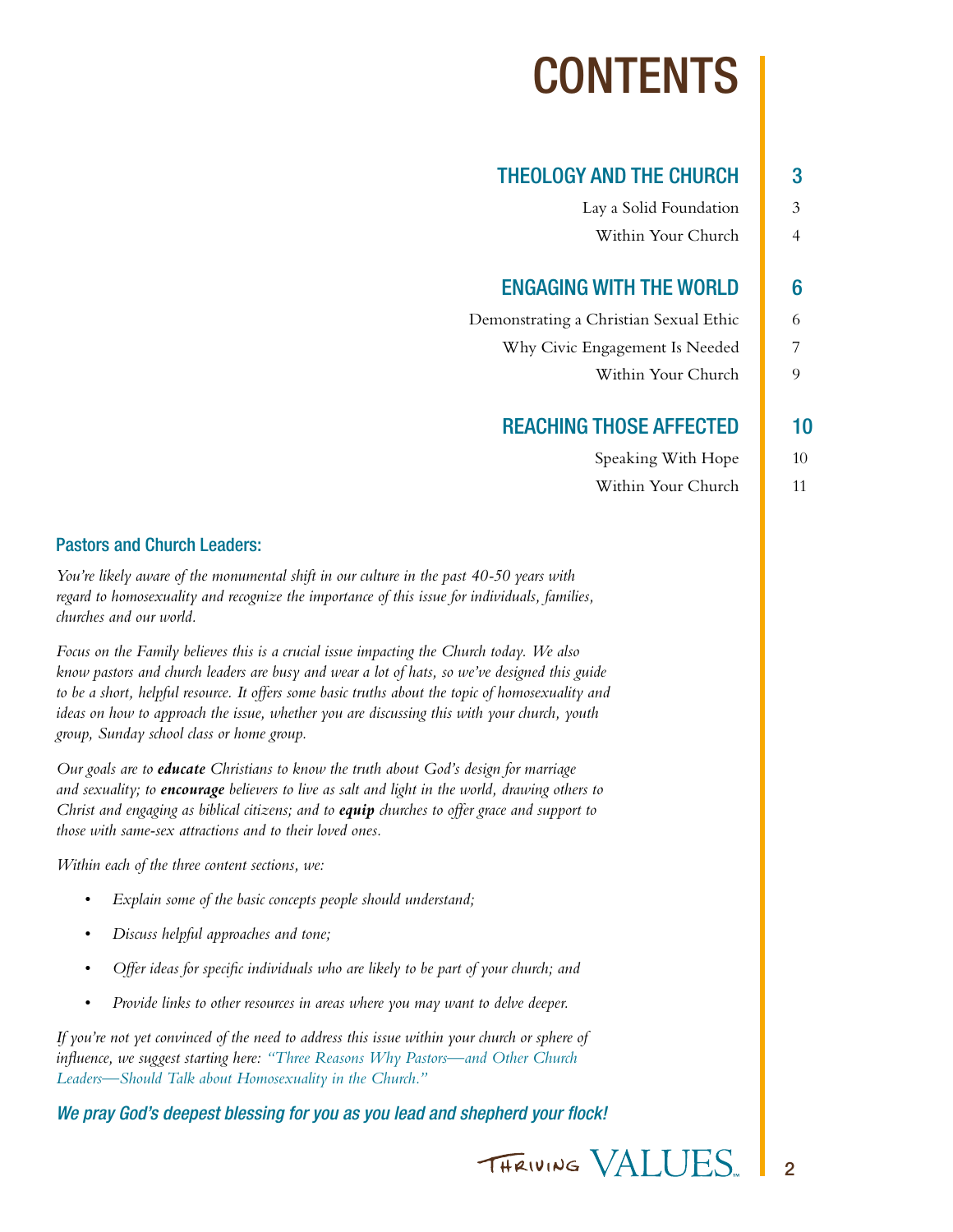## THEOLOGY AND THE CHURCH ADDRESSING THEOLOGICAL CONFUSION WITH CLARITY AND COMPASSION

<span id="page-2-0"></span>*Spokespersons for Christ are those who have knowledge that no one else has. That's why they are the most important people in society. That is*  because they bring knowledge of what time and eternity are about. They bring *knowledge on which people can base their lives. They bring knowledge that can be communicated to others on the basis of experience and reason and Scripture and grace and work and everything else you want to put in the bag.*

*— Dallas Willar[d1](#page-12-0)*

## LAY A SOLID FOUNDATION

As a pastor, teacher or church leader, you are a spokesperson for Christ, called to be a voice of clarity, truth and compassion. This is especially true as you teach God's intentions for human relationships, sexuality and marriage. Before people can understand how homosexuality—and other sexual sins—miss the mark, they first need to know what the target is. What was God's plan for us in the beginning?

We recommend starting in Genesis 1-3, with the creation account, where we learn God created man in his image and likeness, male and female. He brought the first man and woman together in marriage, intending that relationship to be exclusive, monogamous and lifelong.

Marriage brings together the two halves of humanity—male and female—for union and communion, and to populate the earth with God's image and likeness. Marriage is the cornerstone of family, community and all society. Marriage also uniquely depicts the spiritual reality of the Church's union with Christ.

Humanity has been deeply marred by sin, impacting human sexuality and relationships. Homosexuality, in this context, is one of many expressions of broken, sinful humanity. In Romans, Paul illustrates the historical downward cycle of all humanity, as fallen man turned from God and His clear design for relationships. This is the world we are born into, a world where people—*even believers*—will struggle with a variety of sins and brokenness.

Thankfully, Paul doesn't leave the story there, but goes on to explain in Romans how God, in His mercy, reached out to redeem fallen humanity. We are saved and begin a transformation process as we put our trust in Jesus, follow Him and are changed by His Spirit.

#### RECOMMENDED RESOURCES



## TEACH YOUR **CHILDREN** ABOUT **MARRIAGE**

We highly recommend downloading our two-part "Teach Your Children About Marriage" resource, which is designed to help children (and adults!) understand why God's design for marriage and family is so important.

I [DOWNLOAD NOW](https://focusonthefamily.webconnex.com/co-mwcsinspirethrive-feb2014?refcd=187602)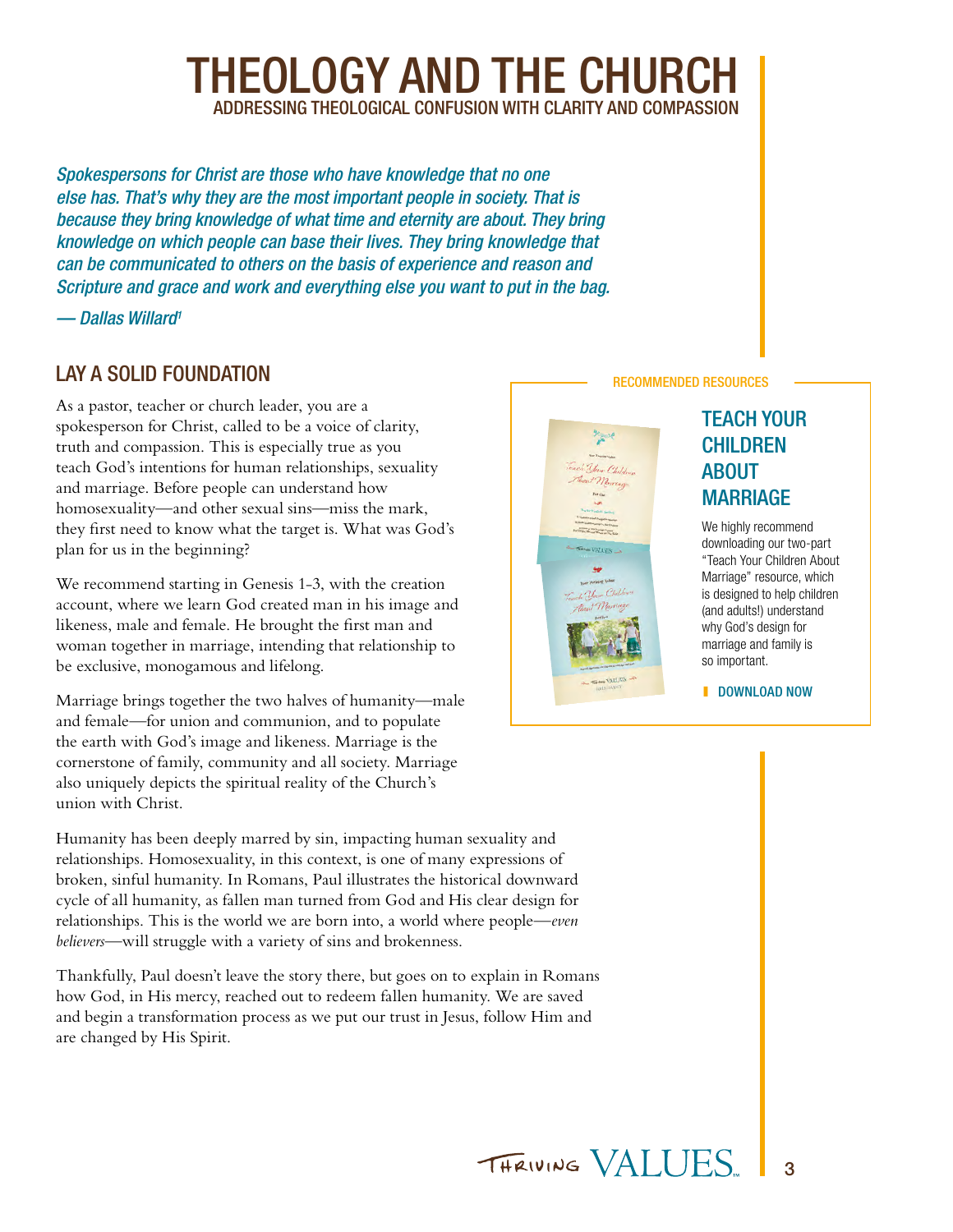#### Theology and The Church

## <span id="page-3-0"></span>WITHIN YOUR CHURCH

For some in your congregation, this may be a new message and the first time they hear of foundational truths about God's design for relationships, sex and marriage. They were born into a world where sexual restraints were broken down: a culture of cohabitation, easy divorce and fatherless homes. Teaching about God's intentions, with kindness and grace, is bringing water to the thirsty. For your convenience, here are some basic truths to develop and teach:

- The Bible is God's Word to us, expressing His heart for humanity.
- God created us male and female in His image.
- God designed marriage as the place for sexual expression.
- Both singleness and marriage have value and purpose.
- Sin has deeply affected every person, including our sexuality—damaging relationships, marriages and families.
- God deeply loves the sexually broken individual.
- In His goodness, God offers forgiveness, redemption, healing and restoration.
- God empowers and provides for us as we pursue Him, in singleness or in marriage.

Others in your church may have heard the truth; however, the consistent drumbeat by ["gay revisionist theologians"](http://bit.ly/1GbhHkC) has them confused about homosexuality and Scripture. Recent years have brought a flood of articles, books and videos questioning biblical teaching about homosexuality. Groups like "Faithful America," "The Gay Christian Network," "Evangelicals for Marriage Equality" and "The Reformation Project" host conferences and events that seek to overturn both Scripture and 2,000 years of Church teaching about same-sex relationships. **Some of these groups train attendees to go back to their home churches and spread the teaching that homosexuality is approved in Scripture.** 

Almost every Christian college and denomination has activist groups working to advance this revisionist theology; "gay Christians" are encouraged to "come out" to their friends, families and churches. The strategy is to persuade Christians, through their relationships, to change their theology. The Church must be wellgrounded in truth and love to overcome these efforts.

#### RECOMMENDED RESOURCES

## A BIBLICAL WORLDVIEW

Focus on the Family has a number of resources to help your congregation develop a biblical worldview.



Focus on the Family's [The](http://www.thetruthproject.org/whatistruthproject/)  [Truth Project®](http://www.thetruthproject.org/whatistruthproject/) is a 12-week small group curriculum that covers a series of questions: "What is truth?" "Who is man?" "Who is God?" "What are the basic social systems established by God?"



[The Family Project®](http://www.familyproject.com/) explores that last question more deeply, with topics ranging from marriage and sexuality to family relationships and how families can thrive and serve God.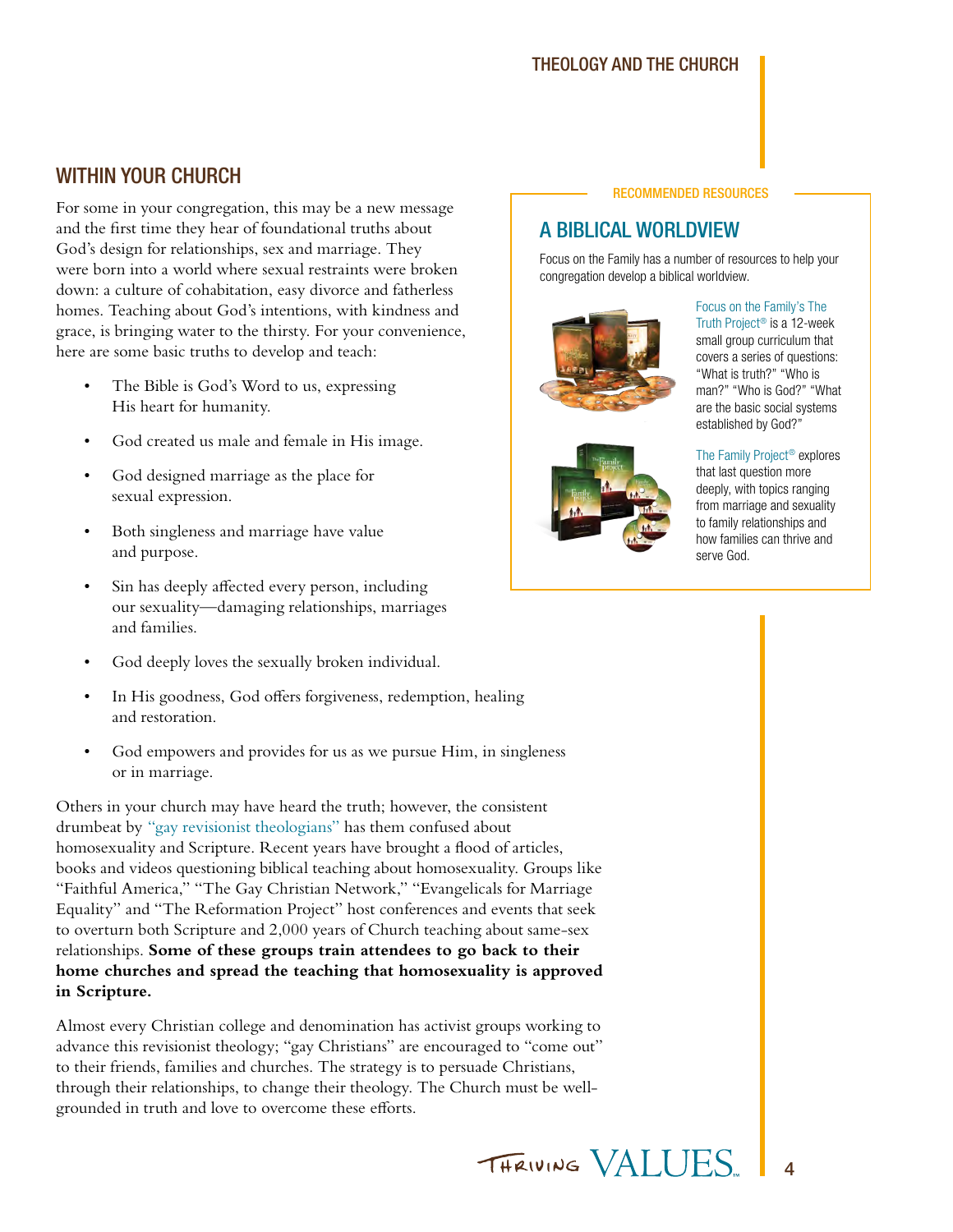#### Theology and The Church

Revisionist theologians typically don't address the Bible passages that explain God's design for sexuality and relationships. That's why we suggest giving people that solid foundation, *first*. Revisionist theologians usually turn right to what they call the "clobber verses"— those passages of Scripture that directly call out homosexual lust and behavior as sin. They try to reinterpret those passages, often through simplistic arguments or twisted logic, to say that God does not condemn homosexual behavior.

As a pastor or church leader, you will not only need to teach about God's intentions for sexuality, you will also need to speak the truth in love about sin. Scripture is clear that same-sex sexual relationships are sinful and that marriage between two men or two women falls short of what marriage really is. This doesn't mean homosexuality should be addressed in every sermon. However, because it is a key issue in our day, and attempts to redefine the Christian view of sexual sin are prevalent, homosexuality does need to be discussed at some point. You must explain why it falls short of God's best for us—just as pornography, lust, adultery and other sexual sins fall short.

Even as you lay a foundation of truth, your heart and your life are speaking. People are watching to see how you address these tough topics, so we encourage you to do so humbly and prayerfully, with kindness and grace. Your life and how you give your message is just as important as what you say.

#### RECOMMENDED RESOURCES



## EMPOWERING **STUDENTS**

Today's youth are bombarded—through education and entertainment—with unbiblical views regarding the definitions of gender, sexuality and marriage. Do the students in your church know God's design in these areas?

- Consider hosting a Q&A with the youth group during the Sunday school hour.
- Work with your Youth Pastor and parents to develop teaching on this issue.
- Download our free Day of Dialogue<sup>®</sup> Pastor/Parent and Student Guides for practical tools, tips and resources.
- I [DOWNLOAD NOW](https://focusonthefamily.webconnex.com/co-dod2015?refcd=139301)

5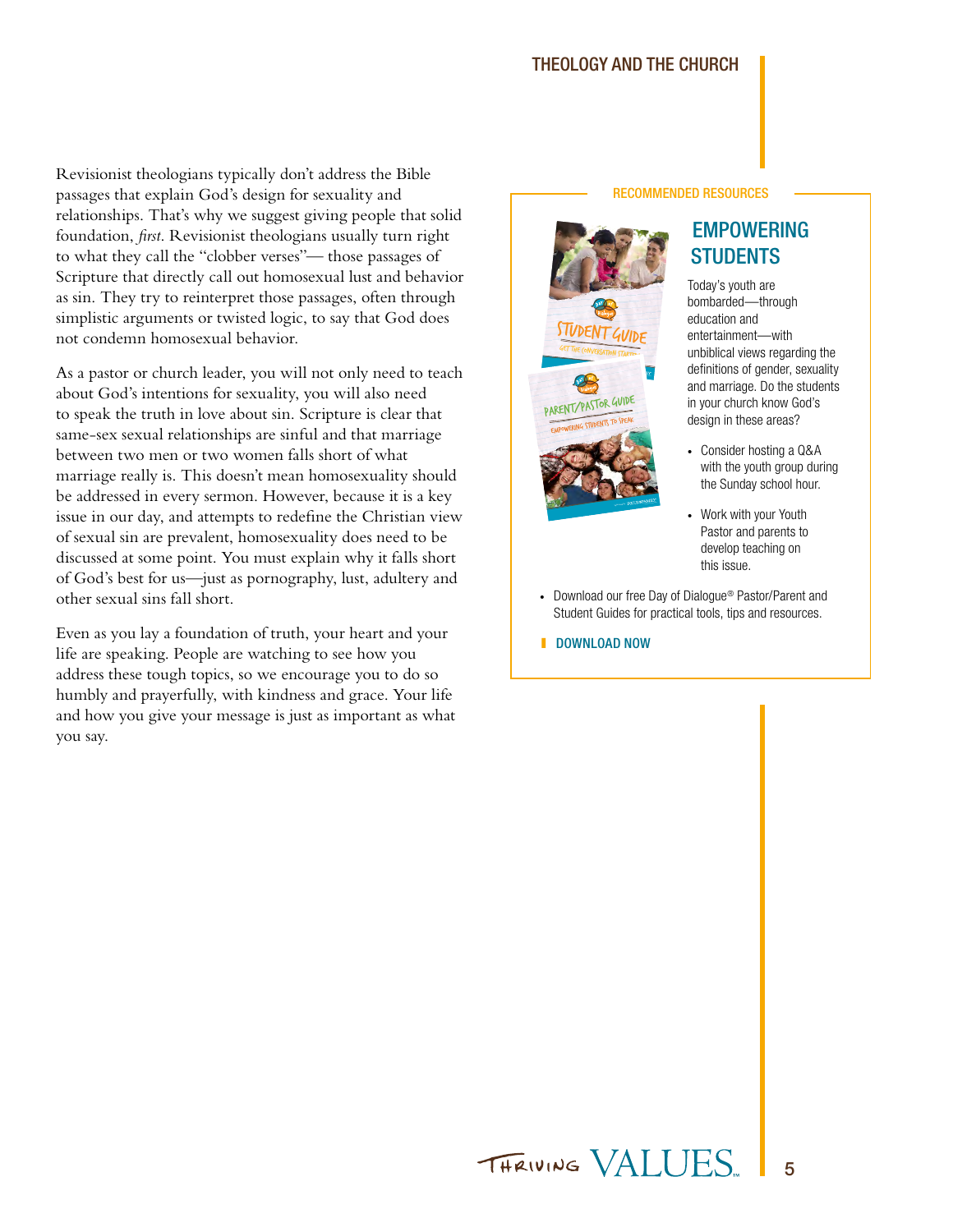# <span id="page-5-0"></span>**ENGAGING WITH THE WORL** THE CHURCH HAS THE POWER TO TRANSFORM INDIVIDUALS — AND OUR CULTURE

*For you know what instructions we gave you through the Lord Jesus. For this is the will of God, your sanctification: that you abstain from sexual immorality; that each one of you know how to control his own body in holiness and honor. —1 Thessalonians 4:2-4 (ESV)*

## DEMONSTRATING A CHRISTIAN SEXUAL ETHIC

In the early days of Christianity, the Church was countercultural. It taught and lived the biblical sexual ethic, showing a broken, decadent, abusive world a much better way: faithful, monogamous marriages and stable, loving homes. When a husband and wife loved and served each other, as Christ loved and served the Church, they were able to show the world God's design for family. When children were cared for and protected, the world saw that every life was valuable. As the Church grew, Christian sexual ethics influenced the culture, becoming more the norm.

As Rodney Stark explains in *The Triumph of Christianity,*[2](#page-12-1) women and children weren't treated with love and respect in many parts of the Greco-Roman world at the time of Christ. Abortion was common and infants were often abandoned—especially infant girls—and wives usually had no say in the matter. Young girls were frequently married before they even

reached their teens, often to much older men. It was commonplace for men to have sexual relationships with a mistress or with slaves, prostitutes or boys.

On the other hand, Christianity taught a high view of human life, children and women: We are made in the image of God, valuable and worth protecting. The early Church rejected pagan worship, which promoted abortion and infanticide. Christians rescued and cared for the infants, elderly and disabled who had been abandoned and left to die. This was unfathomable to the Romans, who saw mercy as weak and contemptible; the Christian sexual ethos helped transform the Greco-Roman world.

*Can Christians make such a difference today?* 

#### **Absolutely.**

Pastors and teachers work to build up the Body of Christ. As you teach, guide, counsel and disciple, the marriages and families in your church become a testimony to the rest of the world. Churches that work to strengthen and save marriages play a part in spreading the Gospel. The sexual turmoil of the past 50 years has left a wake of devastation in its path. Now people are watching the Church to see if there's a different way, a better way. Let us be a light in a dark and hopeless world.

#### RECOMMENDED RESOURCES

## **SHARE** WITH YOUR **CONGREGATION**

These three resources will help those impacted by homosexuality to better understand the issue of male homosexuality, to know what the Bible teaches about it, and to learn ways to respond with humility, love and truth.

I [DOWNLOAD NOW](https://focusonthefamily.webconnex.com/co-tvsexuality?refcd=209501)

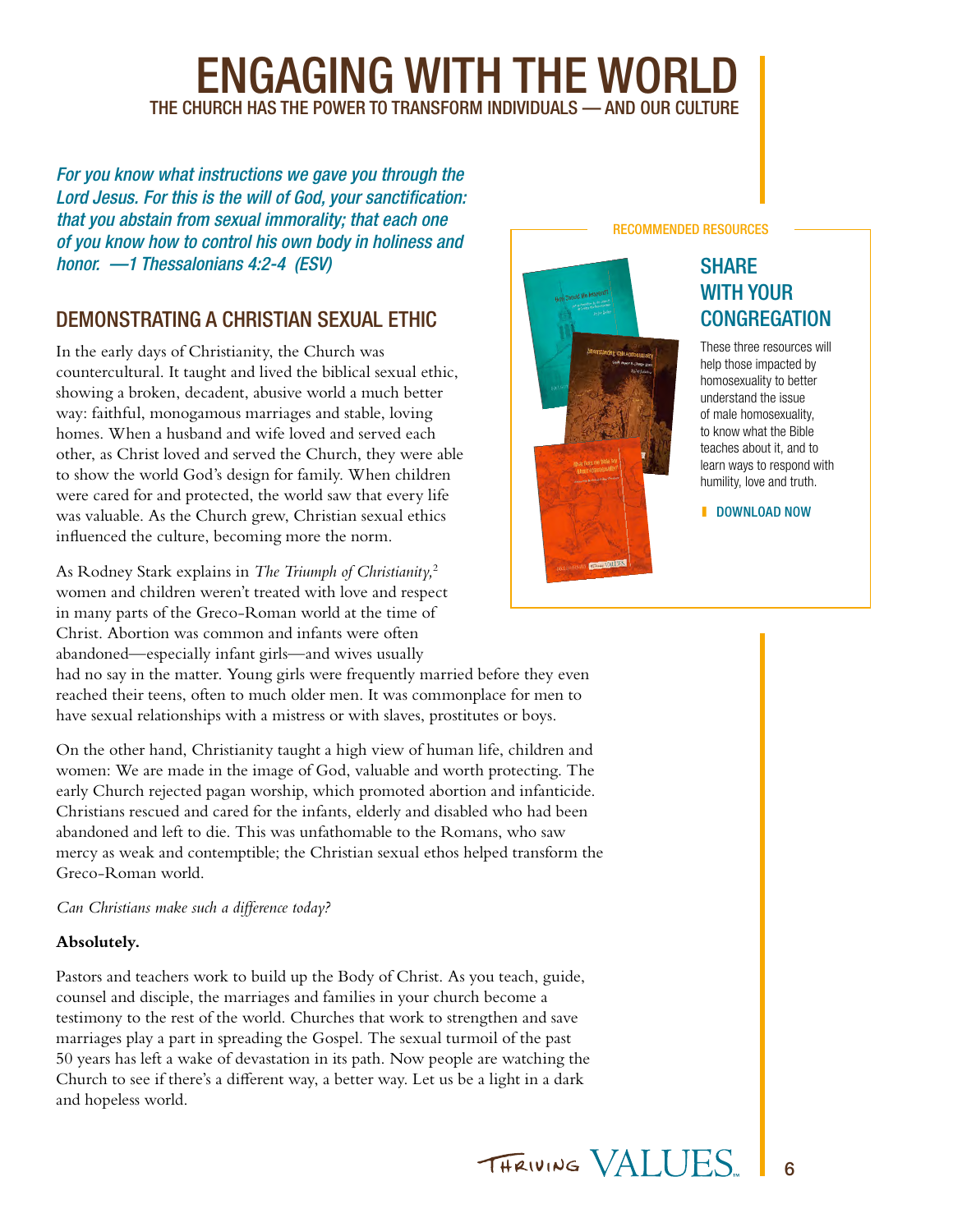## <span id="page-6-0"></span>WHY CIVIC ENGAGEMENT IS NEEDED

Christians face strong temptations to withdraw from cultural engagement and focus only on evangelism or "social justice" issues. Yet perhaps the most important social justice issue of our time is marriage. **Providing children with stable homes and a loving mother and father is the best way to alleviate poverty; reduce crime, drug abuse and sexual abuse; and to raise the next generation of healthy citizens.**[3](#page-12-2) In addition to demonstrating what healthy marriages and families look like, church leaders should speak out boldly for biblical marriage and against its redefinition. Encouraging your church to engage with others on these issues is vital, as we work to rebuild a healthy marriage culture.

Although homosexuality didn't cause the breakdown of marriage and family, it is a symptom—and the redefinition of marriage will lead to even more decay and devastation. **Pastors and church leaders play a fundamental role in equipping the Church to stand against the collapse of marriage and its redefinition.** 

Activists often ask, "How does my same-sex marriage affect your marriage?" What they don't openly acknowledge is that **changing marriage affects everyone and every facet of life.** As marriage is redefined, government—at all levels—works to support, teach and enforce that redefinition. This affects the education of children and teens, business practices, the media and entertainment, nonprofit organizations, language, free speech, laws and religious freedom.

Case in point: How Christian adoption agencies can operate. After the Massachusetts Supreme Court mandated same-sex marriage in 2004, Catholic Charities was forced out of the adoption business because they would not place children with homosexual couples. The Church is really the last bastion of resistance to embracing and celebrating homosexuality.

Homosexuality impacts more than just marriage and the family. **Some of the most detrimental impact to religious freedom has come about through the passage of laws that create special rights based on "sexual orientation and gender identity" (SOGI).** More than 200 cities, counties and states have passed SOGI laws, that elevate private sexual attractions and behavior to the same level as race, ethnicity, sex, religion and other protected categories.

Our fundamental opposition to these laws is that they are dehumanizing and reductionist—defining people solely by sexual attractions and behavior. Judeo-Christian teaching views people as much more than these. Secondly, they pit sexuality against other freedoms, especially religious freedom. When the two come into conflict, religious freedom often loses.

#### RECOMMENDED RESOURCE



## UNDERSTANDING THE CULTURAL THREATS TO **RELIGIOUS** FREEDOM

Focus on the Family has created this timely Thriving Values™ Religious Freedom

resource to help you better understand—and respond—to threats in five key areas of culture: Churches and religious organizations, the military, public schools, the workplace, and the public square. Learn how to protect your First Amendment freedom — and so much more. Download this FREE Religious Freedom Resource.

#### I [DOWNLOAD NOW](https://focusonthefamily.webconnex.com/thrivingvalues?refcd=209501)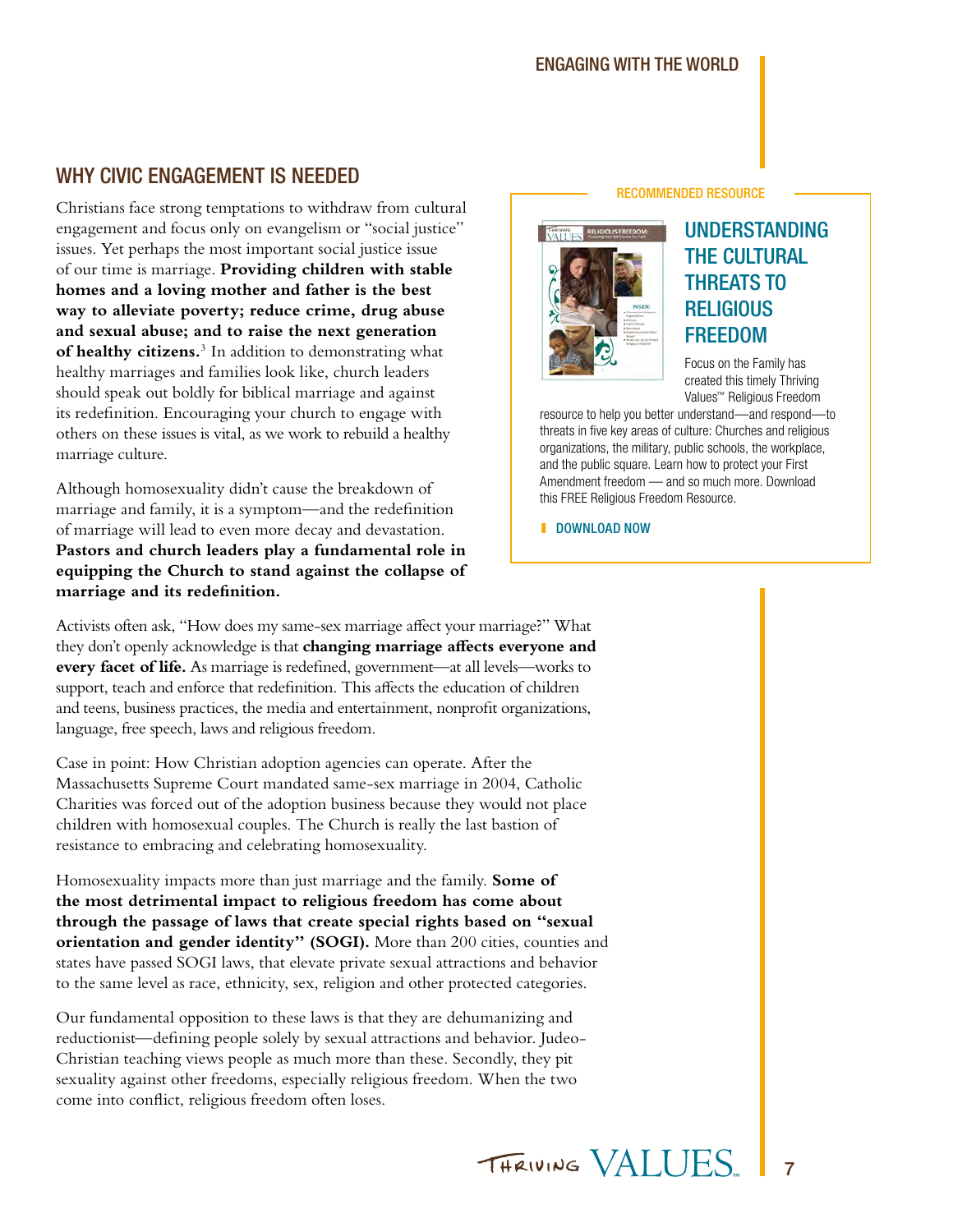#### Engaging With the World

For years these laws were passed under the radar, without real input or discussion. More recently, they have been highly contested, and Christian pastors have been instrumental in working to overturn them. This can be as simple as explaining to a congregation what SOGI laws do and how they impact religious freedom. Rev. John Lindell of James River Church in Missouri, for example, encouraged his church members to repeal such an ordinance:

*Addressing this topic or the subject of the upcoming vote from the pulpit is not against the law in this country, although it may be in the future. Nor is it outside the parameters of a Gospel ministry.*[4](#page-12-3)

In Houston, a group of pastors and their church members helped collect more than 50,000 signatures to defeat a similar SOGI ordinance, passed by the city council. The case received national attention. What's important is that pastors were speaking out for religious freedom and justice. **We encourage all church leaders to do the same.** 

#### **Again, how you speak about these issues is**

**important.** You are modeling both grace and truth for your congregation. Remember also that there's a lot of misinformation about homosexuality, so if you use statistics, stories or studies in your teaching, make sure they are accurate and from reliable sources.

RECOMMENDED RESOURCE

## FREEDOMS THREATENED AND INNOCENCE LOST:

The Impact of Adding Sexual Orientation, Gender Identity and Gender Expression (SOGI) to Statutes and Policies

Hundreds of states, municipalities and schools have added "sexual orientation," "gender identity" and "gender expression" to non-discrimination and public accommodations laws, ordinances and policies.

Although they sound harmless, religious freedoms are on the losing end when they come into conflict with these newly created rights. Such non-discrimination laws also threaten the privacy and safety of individuals. We've listed online a few examples of a growing trend, as well as helpful takeaways for pastors to know, using the recent Houston, Texas ordinance as an example.

- I [READ NOW](http://bit.ly/1JUcCSa)
- **I** [WATCH NOW](https://www.youtube.com/watch?v=FXDoJOLhgz4)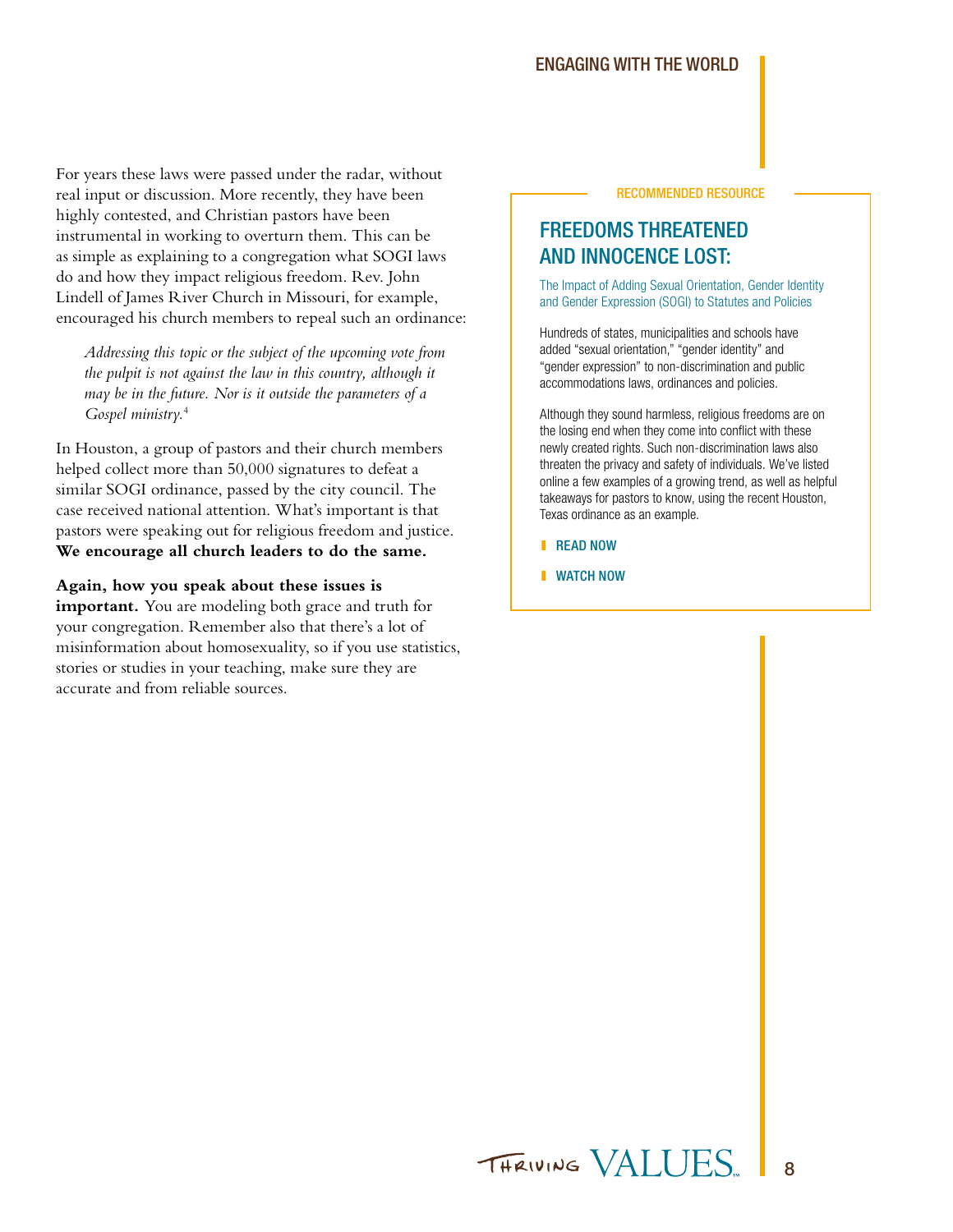#### Engaging With the World

## <span id="page-8-0"></span>WITHIN YOUR CHURCH

We know pastors and church leaders are stretched. **The good news is this:** You don't have to do everything yourself. Within your own congregation, you probably have several people who are already involved in social issues. Encourage these members to educate and equip others on key issues.

Pastoral staff may need to help temper, at times, the language, tone or motives of members who are passionate about this topic. We all must remember that those struggling with homosexuality are not the enemy: Our words should be both compassionate and truthful. Scripture exhorts us time and again to "fear not." As you engage with members on these issues, encourage them to be motivated by love for others, not fear and anger. This may mean calling for confession and repentance for our own sins, as well as praying for gay-identified activists and their allies.

Encourage your members to reach out with kindness to those who identify as homosexual. Some gay-identified

people have misconceptions about Christians—either because they've been treated unkindly or because they don't know any believers. Media images they see of angry, wild-eyed, sign-carrying protesters certainly don't reflect the reality of most believers.

One pastor, Ken Smith, wrote a letter to an avowed feminist-lesbian professor after reading a newspaper article where she was quoted. He thoughtfully questioned some assumptions she'd made about Christians, scripture and the Christian faith and then invited her to meet and talk. Smith and his wife, Flo, embodied the "art of neighboring" when they connected with the professor and invited her over for dinner. **Rather than start a war of words, the pastor graciously opted for hospitality and dialogue.** The story of how that professor, Rosaria Champagne Butterfield, came to accept Jesus Christ is featured in the May 2014 issue of *Focus on the Family Citizen*® magazine, and in her book, *[The Secret Thoughts of an Unlikely Convert: An English Professor's Journey](http://family.christianbook.com/thoughts-unlikely-expanded-edition-professors-christian/rosaria-butterfield/9781884527807/pd/527807?event=ESRCG)  [into Christian Faith.](http://family.christianbook.com/thoughts-unlikely-expanded-edition-professors-christian/rosaria-butterfield/9781884527807/pd/527807?event=ESRCG)*

#### RECOMMENDED RESOURCE



## AN UNLIKELY **CONVERT**

Professor Rosaria Champagne Butterfield thought she'd never enter the doors of a church. But she did enter the home of her neighbor.

Read this compelling real-life story, featured in *Focus on the Family Citizen* magazine, of how

Christians can take the love of Christ from inside the Church into homes and hearts of nonbelievers.

I [READ NOW](http://bit.ly/1QFUz2K)

**I** [SUBSCRIBE TO CITIZEN MAGAZINE](http://family.christianbook.com/citizen-magazine/pd/1CMUSA10?p=1173429&event=ORC)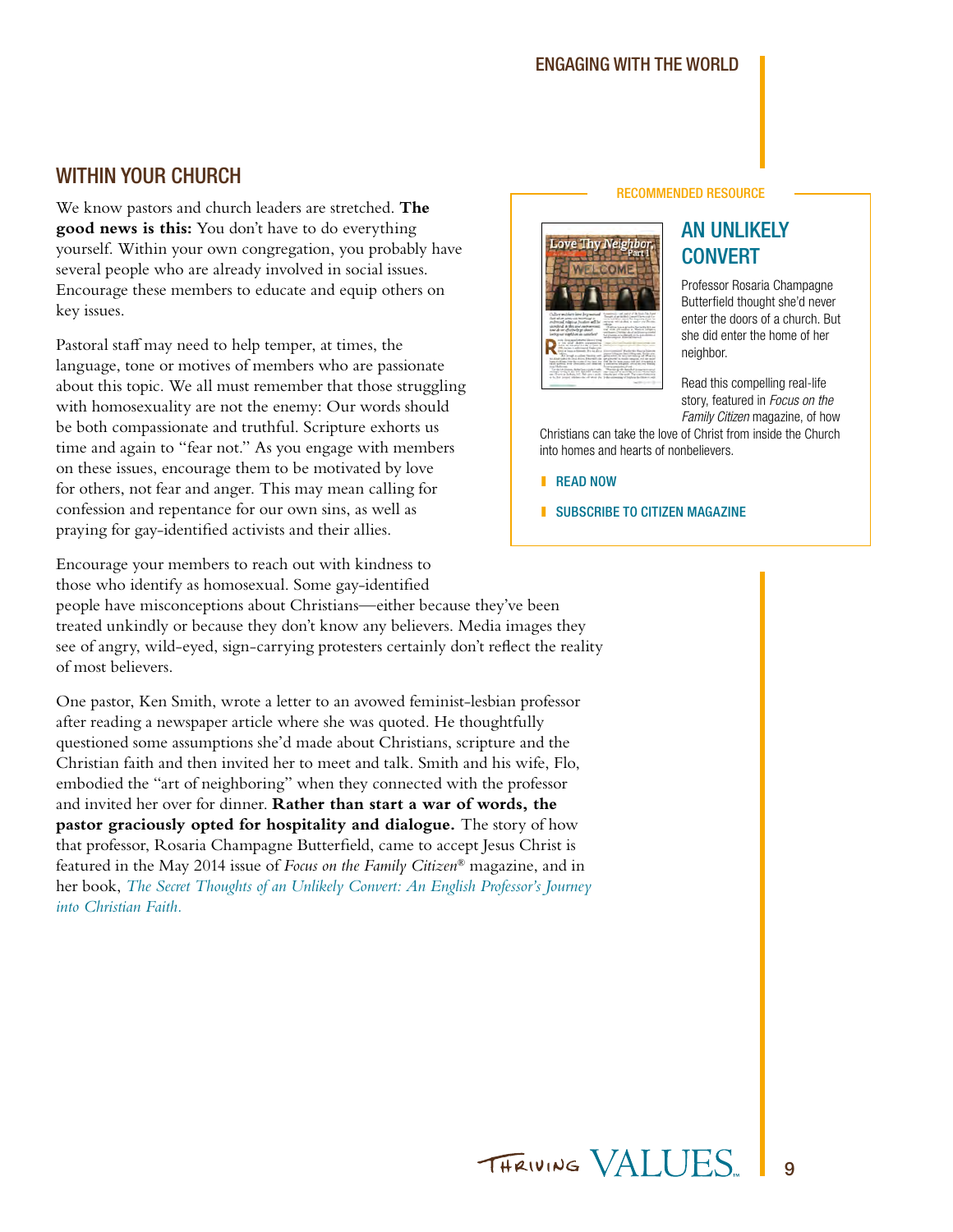# **REACHING THOSE AFFECTE** BY HOMOSEXUALITY WITH TRUTH, COMPASSION, HEALING AND RESTORATION

<span id="page-9-0"></span>*So Jesus said to the Twelve, "Do you want to go away as well?" Simon Peter answered him, "Lord, to whom shall we go? You have the words of eternal life, and we have believed, and have come to know, that you are the Holy One of God."— John 6:67-69 (ESV)*

## SPEAKING WITH HOPE

Pastor Peter Hubbard leads a church in South Carolina. After almost 20 years of pastoring, he reflected on the testimonies of people in his church. People honestly confessed and repented of many sins—pornography, alcohol abuse, adultery, lying, hypocrisy, anxiety and more. And his church would always respond with grace, love and prayer. Yet something was missing.

As he writes in *Love Into Light*

*But in all those services, I could not remember one time when someone said, "I am battling with SSA [same-sex attraction]. Please pray for me." We had heard hundreds of miraculous testimonies of Christ's saving power, but none of them had included even a passing reference to homosexuality. …I also began to realize my failure as the teaching pastor. I regularly told stories and made applications through sermons to help our people apply God's word to everyday lives. Yet I could not remember giving an illustration or application specifically aimed at helping those who battle SSA.*[5](#page-12-4)

In response, Hubbard developed a good model for pastors looking for ways to introduce homosexuality into the conversation of the Church. While clear about the sin of homosexuality, Hubbard is also honest about the damage done when a church is silent about this issue. He lays out in his book a flexible, feasible church network of care for men and women with unwanted homosexuality that involves small groups, counseling and discipleship. He is honest about the sinfulness of all human hearts, but also about God's antidote for all of our hearts:

*What if homosexuality is not a threat but an opportunity? Could God use one of the most controversial moral issues in our nation to awaken His church rather than damage it? . . . But we need Spirit-empowered love to move toward those struggling with SSA without despising or excusing their sin, because their sin is our sin—our hearts are no different!*[6](#page-12-5)

If homosexual strugglers in the church never hear about the redemption, forgiveness and grace available for their sins, they may assume, "God is silent; He doesn't care about my pain; I am forsaken; I have no hope of finding freedom from sin." Such thinking easily leads to despair and to the rejection of Christianity. They need hope.

#### RECOMMENDED RESOURCE



## *LOVE INTO LIGHT: THE GOSPEL, THE HOMOSEXUAL AND THE CHURCH*

Many Christians feel confused and divided between the call to love and the call for truth. And many who struggle with unwanted same-sex attraction feel alone and

alienated by the Church. The time is ripe for God's people to think and speak about same-sex attraction in a way that is both biblical and beneficial.

**I** [ORDER THE PAPERBACK](http://bit.ly/1bq4VVa) [OR DOWNLOAD THE EBOOK](http://bit.ly/1bgdVvv)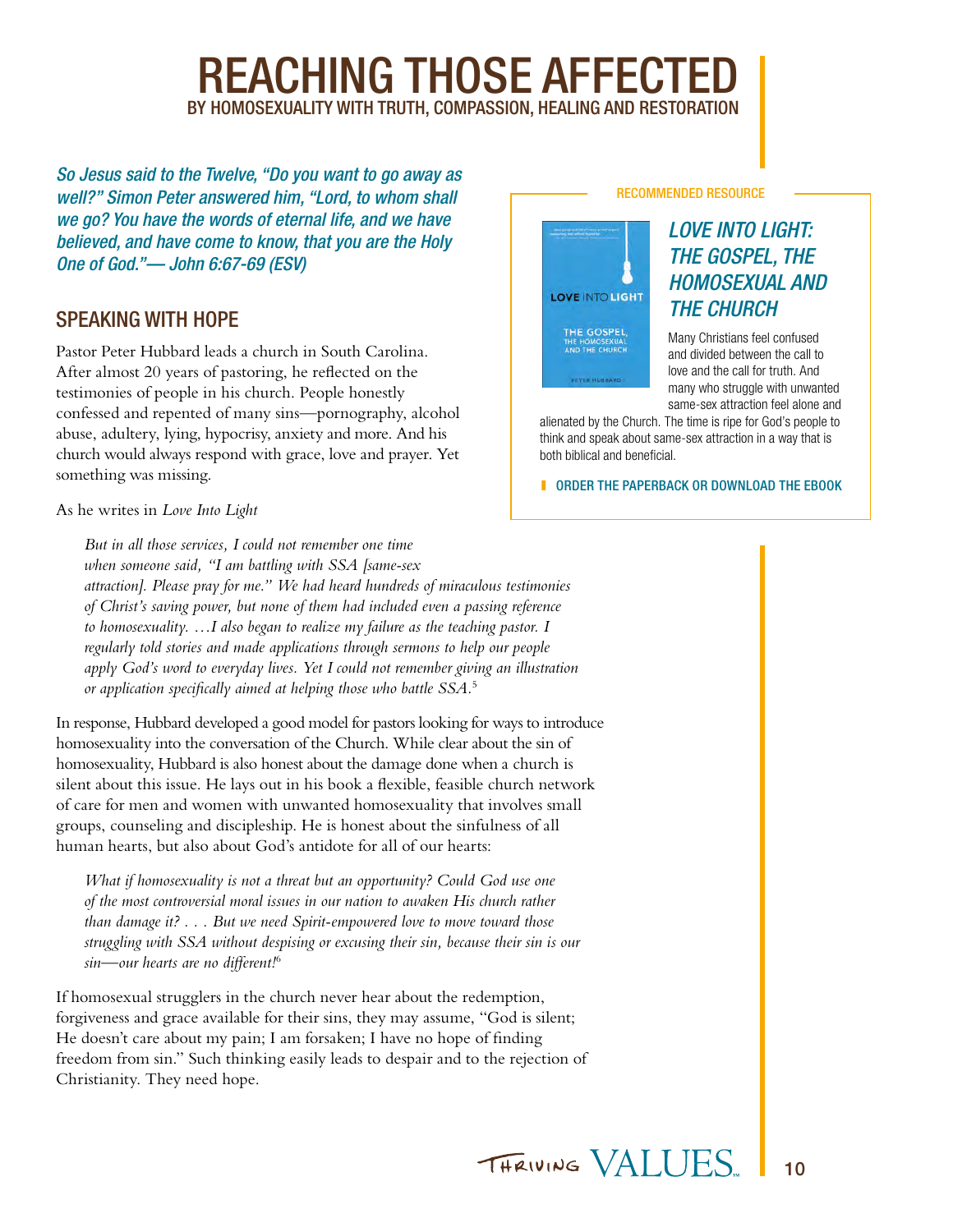#### Reaching Those Affected

## <span id="page-10-0"></span>WITHIN YOUR CHURCH

As a young teenager and all through my twenties, I struggled with pornography and homosexuality. I was a Christian who had grown up in the Church. Although I don't remember hearing any sermons about homosexuality, I knew same-sex behavior was a sin and God had designed marriage to be between a man and a woman. I longed for a wife and family, and, especially during the 80s, I knew about the increased health risks for men who had sex with men. I didn't want to identify as gay, but I didn't know who was safe to talk to about my struggle, and I didn't know what to do about my intense desires.

#### RECOMMENDED RESOURCES

## HOPE, TRUTH AND RESTORATION

Bring hope, compassion and truth to those in your congregation who struggle with unwanted homosexuality with these articles:

**I** [UNDERSTANDING SAME-SEX ATTRACTIONS](http://www.focusonthefamily.com/socialissues/defending-your-values/understanding-same-sex-attractions/understand-same-sex-attractions)

**I** [LEAVING HOMOSEXUALITY](http://www.focusonthefamily.com/socialissues/sexuality/leaving-homosexuality/leaving-homosexuality)

It wasn't until I was in my mid-20s that I found there were resources and help for those with same-sex attractions. Although conferences, counseling and books were a big part of my growth and healing process, another vital factor was the Church. Men and women in the Church came alongside me and loved me as I was—sexually broken. They discipled me, prayed for me, spent time with me, listened to me and loved me. God used them to bring tremendous transformation into my life. Were it not for the Church, I would not have come out of the grip of homosexual sin.

Think about your own church. Since those who identify as gay, lesbian or bisexual comprise somewhere between 1 to 4 percent of the U.S. population, a church of 100+ members will most likely have a few people struggling with unwanted homosexuality. Churches of a 1,000 or more will probably have between 10-40 people with same-sex attractions. Most don't talk about their struggles, suffering in silence and fear. Recent surveys show that younger people are experimenting more than ever before with same-sex behavior: The number of those struggling with this may be even higher.

#### **Here are some loving, hope-filled truthpoints that can be shared with teachers and church leaders:**

- Your same-sex attractions don't define you; you don't need to identify by them.
- You weren't born gay, nor did you choose your sexual desires.
- You don't have to act on attractions.
- Due to sin in the world, all people have sexual and relational struggles.
- There is help—both within the church and without—for those with same-sex attractions.
- You are not alone: We will walk with you through your struggles.
- God loves sexually broken men and women; He longs for a deep relationship with you.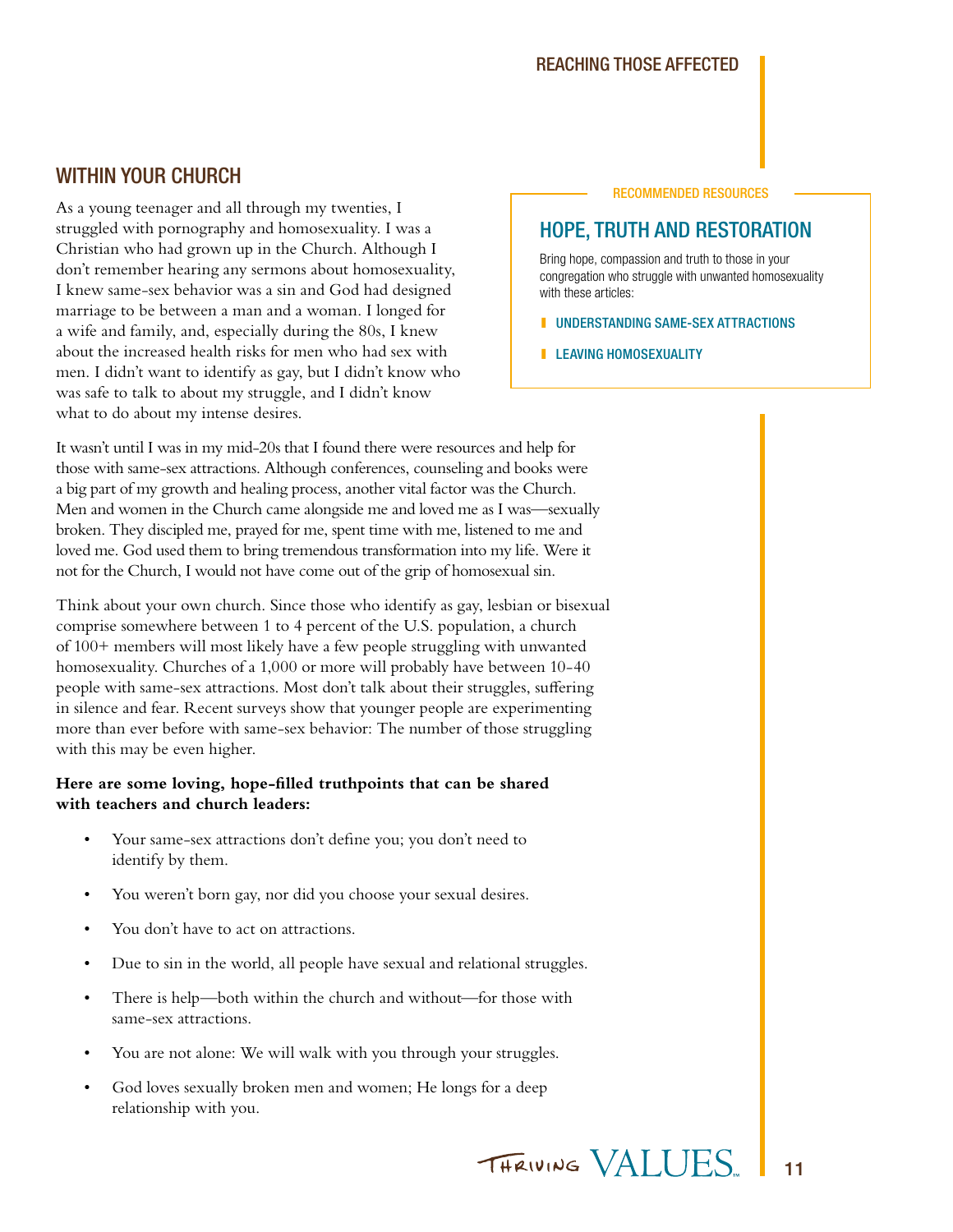#### Reaching Those Affected

- God loves you as you are; embracing His love will transform you over time.
- Change from homosexuality—like change from any sin—usually isn't instantaneous or a 180-degree shift.
- There are many people who have found freedom from having homosexual identity, behavior and even attractions; some remain single, while others are married.

In addition to those experiencing unwanted same-sex attractions, your church likely has many members with gay-, lesbian-, or bisexual-identified friends and family. Someone with a gay-identified child needs love, support and encouragement. A teen whose parent has just "come out" needs help dealing with confusion and pain. Siblings will also need help navigating their situation.

Christians can be so confused about this issue that they often don't know how to respond with both grace and truth. They're watching pastors and leaders for teaching and guidance. Thankfully, there are a number of good resources for friends and family members affected by a loved one's homosexuality. It's helpful to know, too, that if you address the issue of homosexuality from the pulpit or in a classroom, those struggling with other sexual issues will likely come and talk to you about their sins.

Pastors and church leaders help those wrestling with these issues by setting the tone and atmosphere for the entire church. As your talk to your church about this issue, it's important to do so from a position of humility and repentance—we all struggle with sexual and relational issues, and the truth

#### is, some Christians have deeply hurt homosexual strugglers. **Teaching about confession, repentance and forgiveness is crucial to bring about healing.**

Speaking the truth in love is vital. Language and tone should reflect God's heart for strugglers—neither calling their sin "good" nor condemning them forever. As one woman noted about her own struggle, "Love me, but remember that you cannot be more merciful than God. It isn't mercy to affirm same-sex acts as good. Don't compromise truth; help me to live in harmony with it."[7](#page-12-6)

Speaking out on issues of homosexuality is not simple or easy. It takes courage, grace, honesty and willingness to walk alongside those in sin. But that's exactly what Jesus, the friend of sinners, did. He didn't compromise on either love or truth. Others are following you, as you follow Him.

#### RECOMMENDED RESOURCE



## HOW TO TALK TO YOUR CHILDREN ABOUT HOMOSEXUALITY

Focus on the Family's latest Thriving Values guide helps parents address one of the most challenging political, social, moral and personal

topics of our day: homosexuality. Although this resource is designed for parents, the principles, real-life scenarios and possible responses are equally useful for grandparents, Sunday school teachers and Christians who have children in their care.

With Scriptural precepts in mind, the guide is segmented into three learning stages:

- Preschool (Ages 0-6)
- Elementary (Ages 6-12)
- Junior High and Beyond (Ages 12 and up)
- **[DOWNLOAD THIS FREE KIT NOW](https://focusonthefamily.webconnex.com/co-tvkit4)**